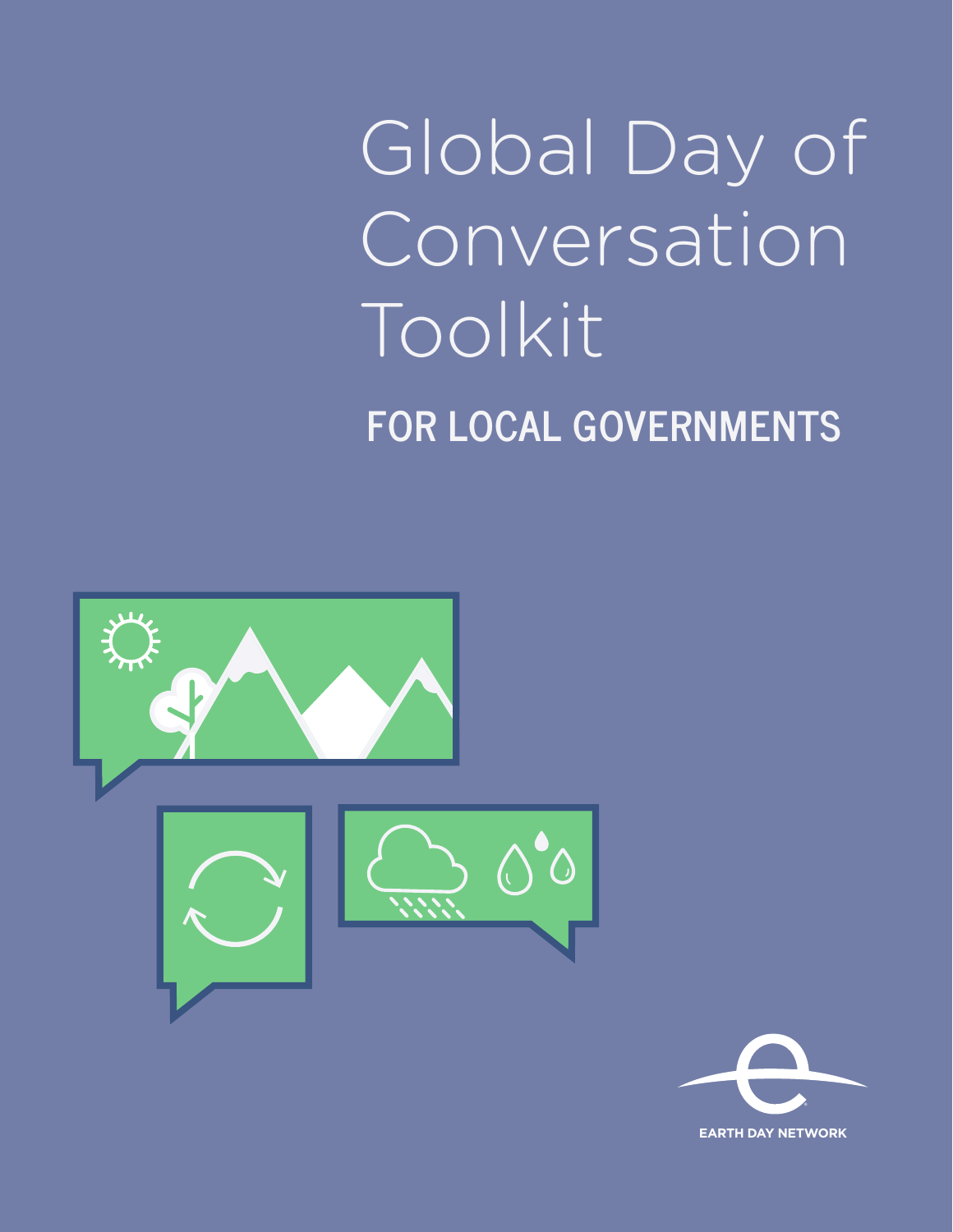Earth Day Network's Global Day of Conversation is a coordinated opportunity for local governments to engage constituents in a constructive dialogue about environmental issues.

> Many of the world's most challenging environmental issues require solutions informed by the local circumstances of each community. In 2017, the Global Day of Conversation will provide a forum for government officials to communicate the importance of education and environmental protection to their communities.

This year, Earth Day Network is encouraging municipal leaders to take two actions in support of the Global Day of Conversation:

Issue a **proclamation** that designates April 22, 2017 as "Earth Day" and outlines the importance of environmental education and environmental protection

1 2

Host **roundtable discussions** around the Earth Day 2017 theme of Environmental and Climate Literacy

Additionally, constituents in your community may be organizing an Environmental Teach-In this Earth Day. Participation by municipal leaders in these community education events is an excellent way to further communicate support for local environmental protection.

This toolkit contains all the materials for municipal leadership to participate in a Global Day of Conversation, including information on hosting a roundtable discussion and issuing a proclamation. The toolkit also contains sample media tools to help communicate an environmental message to constituents, and direction on how to contact the grassroots organizers of an Environmental Teach-In occurring in your community.

Thank you for joining Earth Day Network to showcase the work being done locally to inspire civic action to advance environmental protection.

#### **TOOLKIT CONTENTS**



Sample Media Tools **3**

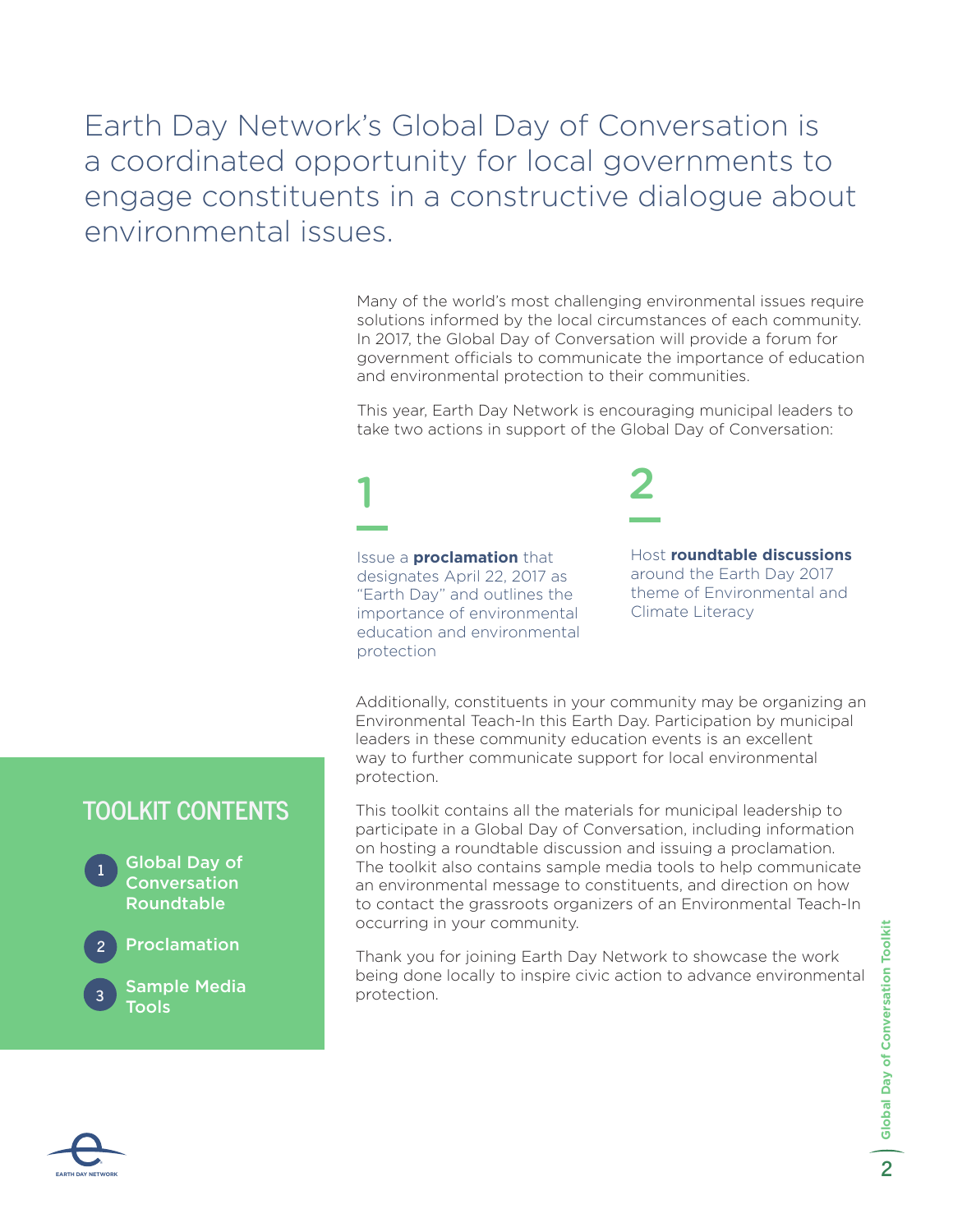# **GLOBAL DAY OF CONVERSATION ROUNDTABLE**

Global Day of Conversation roundtables should bring together relevant education and environmental policymakers, experts, and stakeholders from all corners of your community.

Sample attendees in addition to the leadership could include:



Each roundtable should discuss important topics surrounding the Earth Day 2017 theme of Environmental and Climate Literacy. The goal is to shed light on the state of local environmental education and how it may be improved.

Sample agenda topics could include:



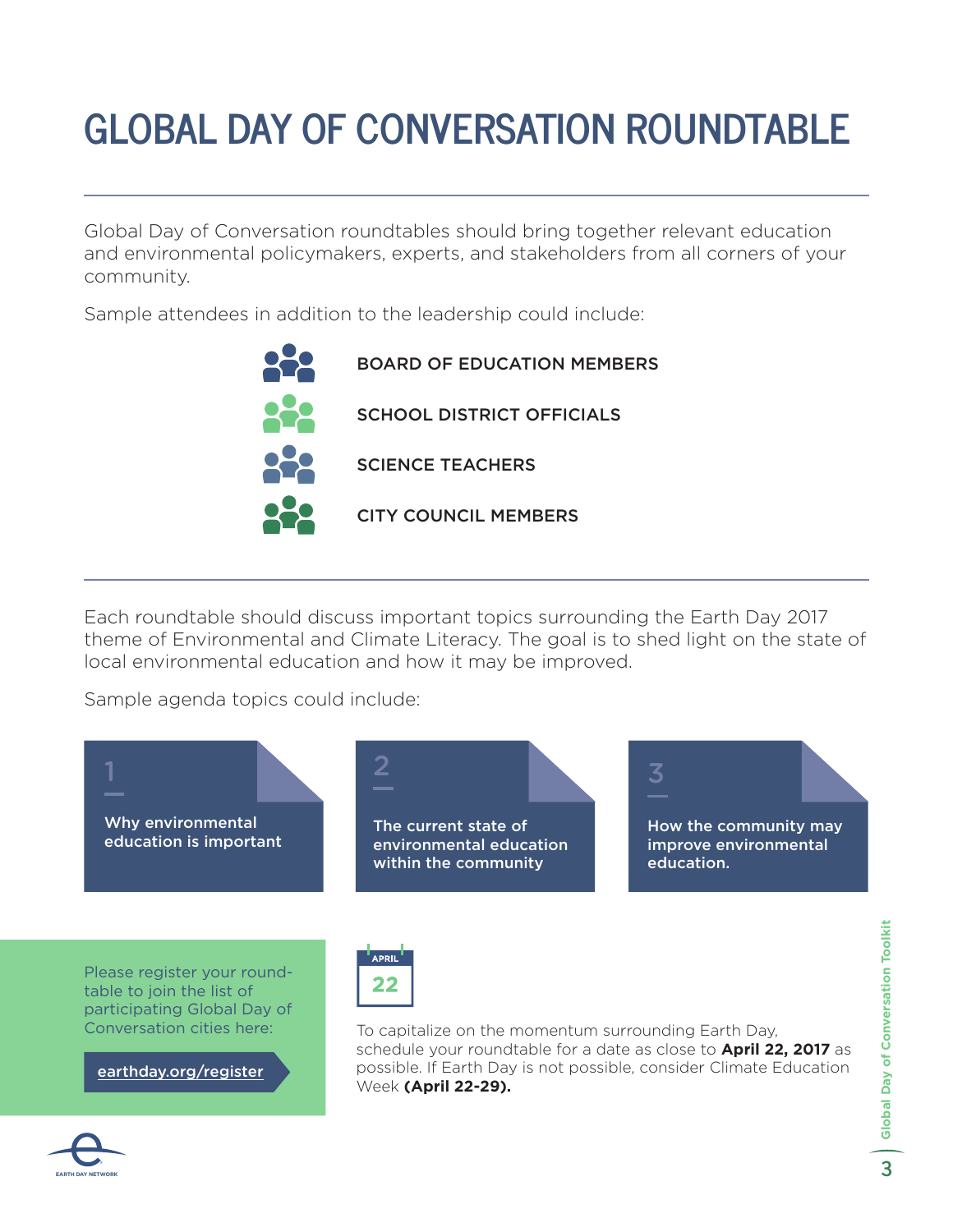# **PROCLAMATION**

#### **(INSERT COMMUNITY NAME)**

**WHEREAS,** humankind is currently facing tremendous global challenges affecting every community, including large-scale migration, extreme inequality and poverty, degradation of ecosystems, mass extinction of species, and global climate change; and

**WHEREAS,** all people of this Earth, no matter their race, gender, income, sexual orientation, or national origin, have a right to a healthy environment; and

**WHEREAS,** the youth of the world are our most valuable resource and represent a source of endless creativity and potential; and

**WHEREAS,** it is necessary for the citizens of our global community to develop green jobs and to build an innovative and equitable green economy to combat the aforementioned global challenges; and

**WHEREAS,** expanding environmental education and climate literacy is vital to enhance awareness about the environment, inform decision-making, and protect future generations, and

**WHEREAS,** it is understood that sustainability will only be achieved by meeting the needs of the present without compromising the needs of future generations;

**WHEREAS,** it is more important than ever to act locally and to cooperate internationally and defend the environmental progress that has been heretofore gained; and

**WHEREAS,** it is essential to expand and diversify the global environmental movement to achieve maximum progress; and

**WHEREAS,** Earth Day is an annual reminder of the constant need for environmental activism, stewardship commitments, and sustainability efforts.

**NOW, THEREFORE,** I, (mayor's name) Mayor of (city name) have the distinct honor of proclaiming April 22, 2017 as



throughout (city name) and encourage all of its citizens, businesses, and institutions to use EARTH DAY to celebrate the Earth and promote environmental and climate literacy.

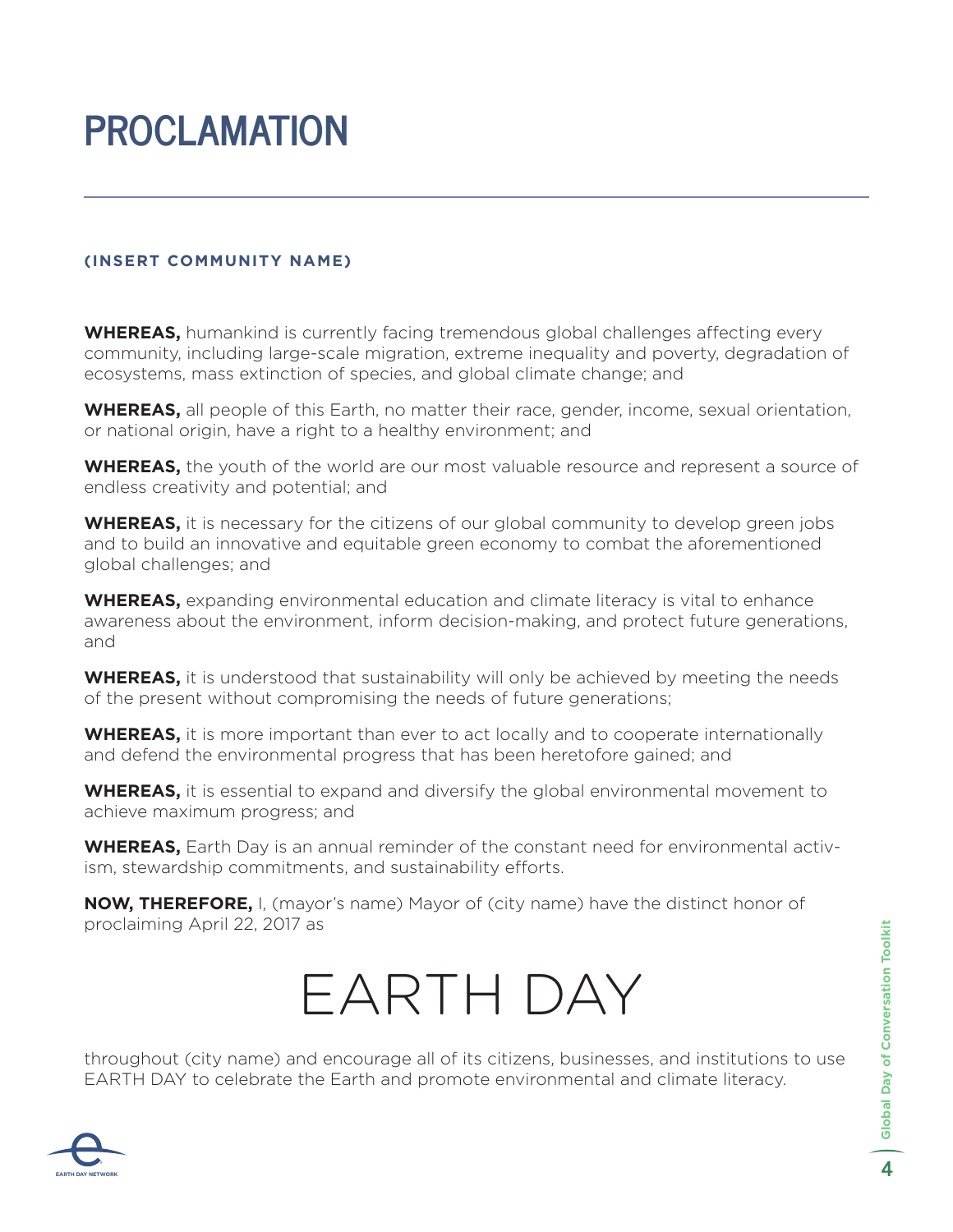

# Talking Points for Earth Day 2017

#### **HISTORY OF EARTH DAY**

- The first Earth Day on April 22, 1970 included an environmental teach-in that educated Americans about environmental and conservation issues.
- 20 million Americans took to the streets, parks, and auditoriums to call for a healthy, sustainable environment in massive coast-to-coast rallies. Thosands of colleges and universities organized demonstrations and teach-ins against the deterioration of the environment.
- Earth Day 1970 activated a bipartisan spirit that motivated the passing of the Clean Air, Clean Water, and Endangered Species Acts. Many other groundbreaking environmental laws soon followed.

#### **GLOBAL DAY OF CONVERSATION**

- Global Day of Conversation is a coordinated opportunity for local government officials worldwide to engage their constituents in a constructive dialogue about issues related to the environment.
- Local leaders will organize roundtable events involving relevant policymakers, experts, and stakeholders that will discuss the importance, current status, and strategies for the improvement of environmental education.
- Environmental education is the engine for creating new jobs, technologies and the green economy. We need to increase environmental awareness through effective policies and environmental education based curricula. Everyone must join the conversation to bring forth a brighter future for communities.

#### **EARTH DAY 2017 THEME – ENVIRONMENTAL AND CLIMATE LITERACY**

- The theme for Earth Day is Environmental and Climate Literacy.
- Environmental and climate literacy is the foundation for progress. The goal is to build a global citizenry fluent in the concepts of climate change and aware of its unprecedented threat to the planet.
- Environmental and climate literacy is a prerequisite for advancing environmental and climate policies and for accelerating green technologies and jobs.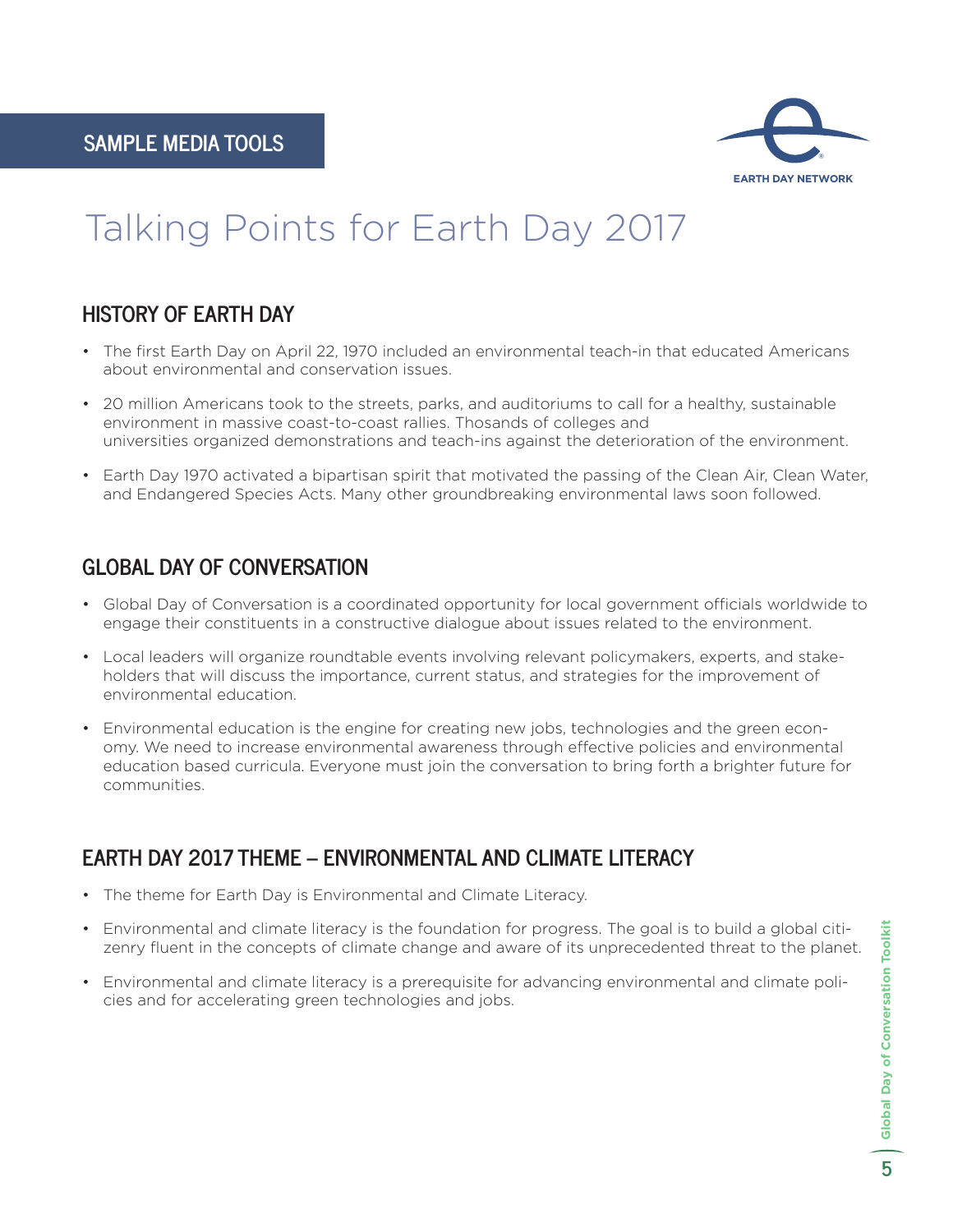

# Press Release

FOR IMMEDIATE RELEASE CONTACT:

Name Number Email

### **NAME PROCLAIMS APRIL 22 AS EARTH DAY AND HOSTS DISCUSSION ON ENVIRONMENTAL EDUCATION IN CITY**

#### *In Partnership with Earth Day Network's Global Day of Conversation*

LOCATION, DATE – As part of CITY'S recognition of Earth Day 2017, NAME brought together educators, experts, and policymakers to discuss the state of local environmental education. The event, held at LOCATION, engaged key experts including NAMES and TITLES in a dialogue about how CITY may improve environmental education and civic action for its students.

"Environmental education compliments every aspect of a balanced curriculum," said (LEADER NAME). "It encourages success in STEM programs, helps students develop critical thinking skills, connects classroom learning to tangible local issues, and fosters youth's connections with nature."

The theme for the 47th anniversary of Earth Day is Environmental and Climate Literacy. Earth Day Network's Global Day of Conversation campaign connects locally-elected officials with their communities to solve local environmental problems. This Earth Day, roundtable discussions like the one held in CITY took place around the world to catalyze initiatives that improve environmental education.

"We need to build a global citizenry fluent in the concept of climate change and inspired by environmental education to act in defense of the planet," said Dan Abrams, Earth Day Network's Global Director of Earth Day. "Community engagement is crucial to developing climate-literate societies."

Along with the roundtable discussion, NAME signed an Earth Day proclamation that affirms CITY'S commitment to protect the environment and pursue sustainability. With this action, NAME called upon the community to extend the activism and passion for environmental education well beyond Earth Day.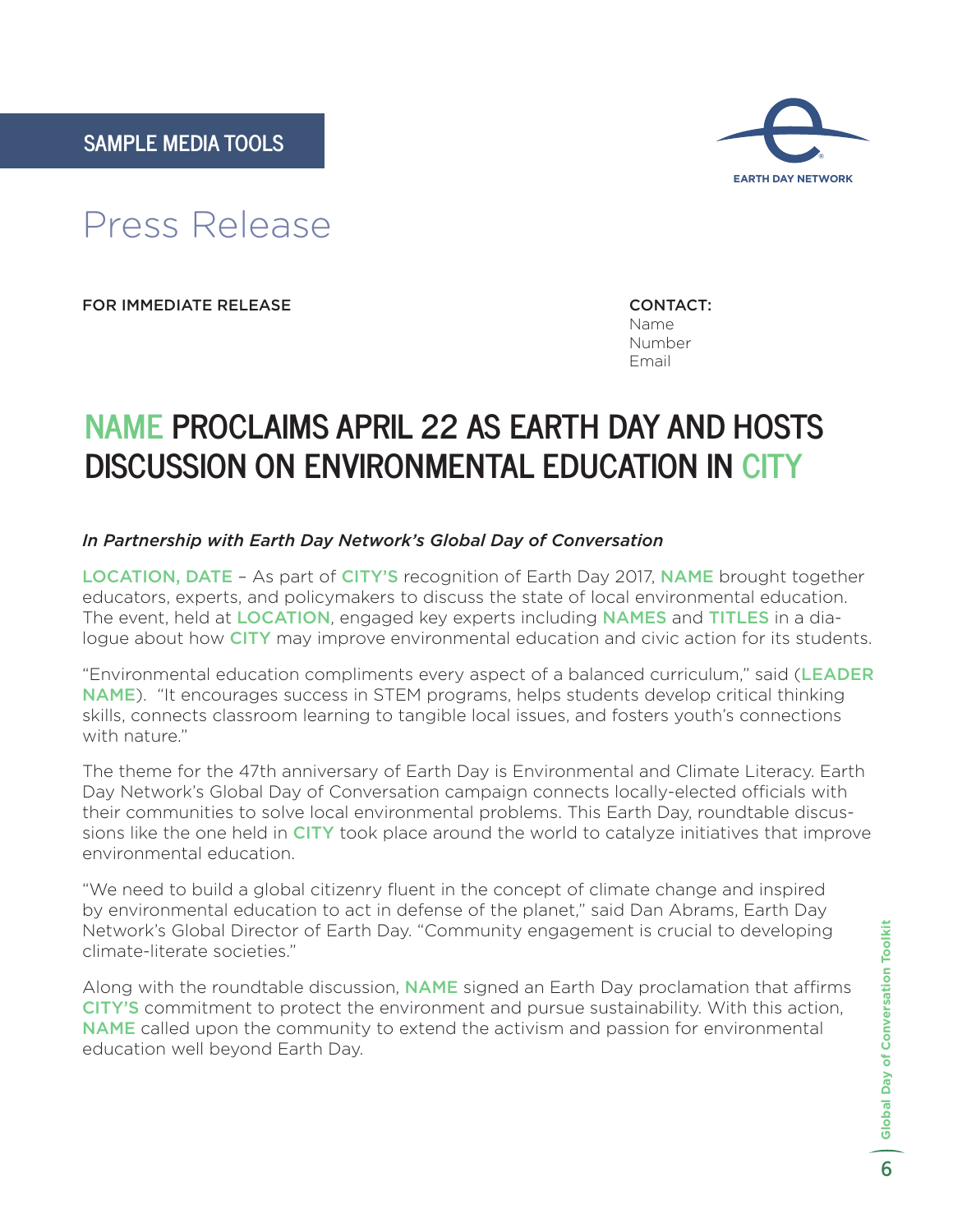

# Letter to the Editor

As the LEADERSHIP TITLE of \_\_\_\_\_\_, I know how important education is to our local community. This Earth Day, I call upon our community's educators to prioritize environmental literacy into our children's education. Climate change and other environmental issues remain some of the world's most pressing concerns and our students must graduate from our community schools with the skills to address them.

Environmental education compliments every aspect of a balanced curriculum. It also encourages success in STEM programs, helps students develop critical thinking skills, connects classroom learning to tangible local issues, and fosters youth's connections with nature.

That's why I'm participating in Earth Day Network's Global Day of Conversation and leading a roundtable discussion on DATE on environmental science and education. We must ensure our students are receiving the comprehensive education they need to succeed.

I expect a robust discussion at my roundtable which will include some of our community's foremost experts such as **NAMES OF ATTENDEES/TITLES**. I look forward to sharing the results of our conversation with all of you in the future.

[PLACEHOLDER FOR A PERSONAL CLOSING STATEMENT]

[SIGNATURE]